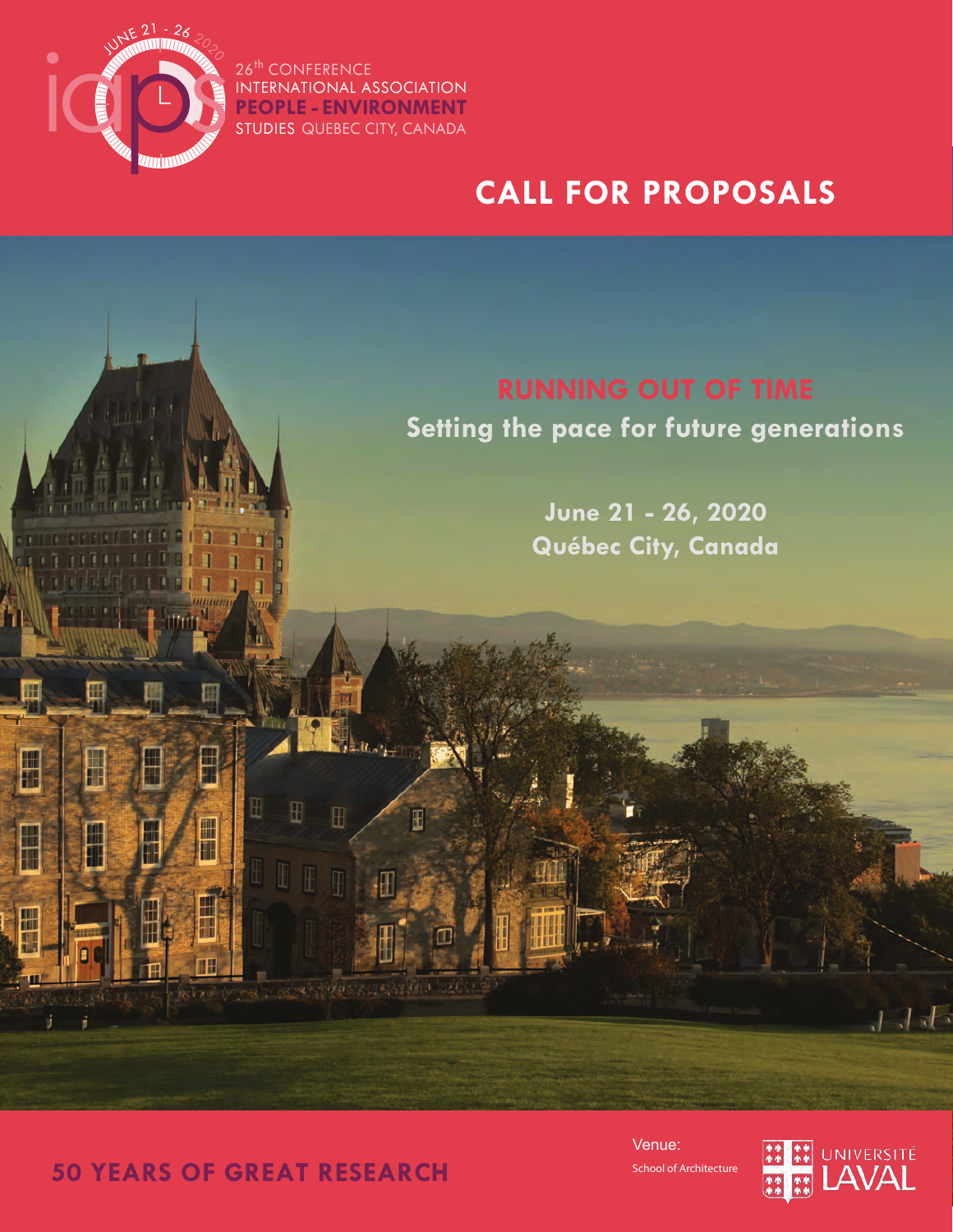

# **WHAT IS UNIQUE ABOUT IAPS 2020**

About fifty years ago, the research field of people-environment relations emerged from a pressing need to bring together researchers and professionals from the social sciences and humanities with those involved in the building sciences, design and environmental planning in order to tackle, first, urban and architectural problems, and with time, environmental issues. During the same period, the world has become more complex and issues of sustainable environment and quality of life for all became increasingly urgent.

Over the decades, the study of people-environment relations has exploded and diversified, involving researchers and professionals from a larger set of disciplines in different parts of the world. IAPS 2020 examines how researchers from various disciplines can shed light on issues of time, how time could and should influence our conceptual and empirical approaches, as well as how knowledge is put into practice. It will foster a reflection on what has been learned over the years, how this knowledge impacted decisions, and what are the issues requiring new approaches to meet the challenges of today and tomorrow.

Since IAPS 2020 is celebrating 50 years of outstanding research in people-environment relations, the program will also review lessons learned up to now and discuss the challenges the domain is facing in order to respond to pressing issues of our time and for future generations.

# **THEME OF THE CONFERENCE**

Because time is increasingly shaping people's lives and their interactions with the environment, and our societies are faced with urgent problems requiring new ways of working in the short term, while bearing in mind the long term, the 2020 IAPS conference focuses on the temporal dimensions of people-environment relations.

The theme of the conference addresses time as slow and fast, as close and distant. Time as the seconds, days, months or years affecting the uses and representations of the built and natural environment at all scales. Time that conditions the flows of people, goods and information. Time that weighs on aging infrastructures. Time interrupted by life events or natural or human-made catastrophes, time that ends life or disturbs ecosystems. Time as a conceptual and methodological lens and a design parameter.

"Running out of time" stresses the urgency to act at all scales toward more sustainable societies, to bring the necessary changes to improve people's quality of life, diminish social and population inequalities, and heal our planet. The conference also focuses on where and how to implement these changes. It stresses the pressure on researchers to undertake this complex and demanding task. It addresses the nature and depth of knowledge that needs to be integrated and translated into decision support aids to contribute to solving complex and multi-sectorial problems.

"Setting the pace for future generations" underlines the necessity to act beyond immediate needs and concerns, and to take responsibility for those who will follow, with less time to react to the world bequeathed to them.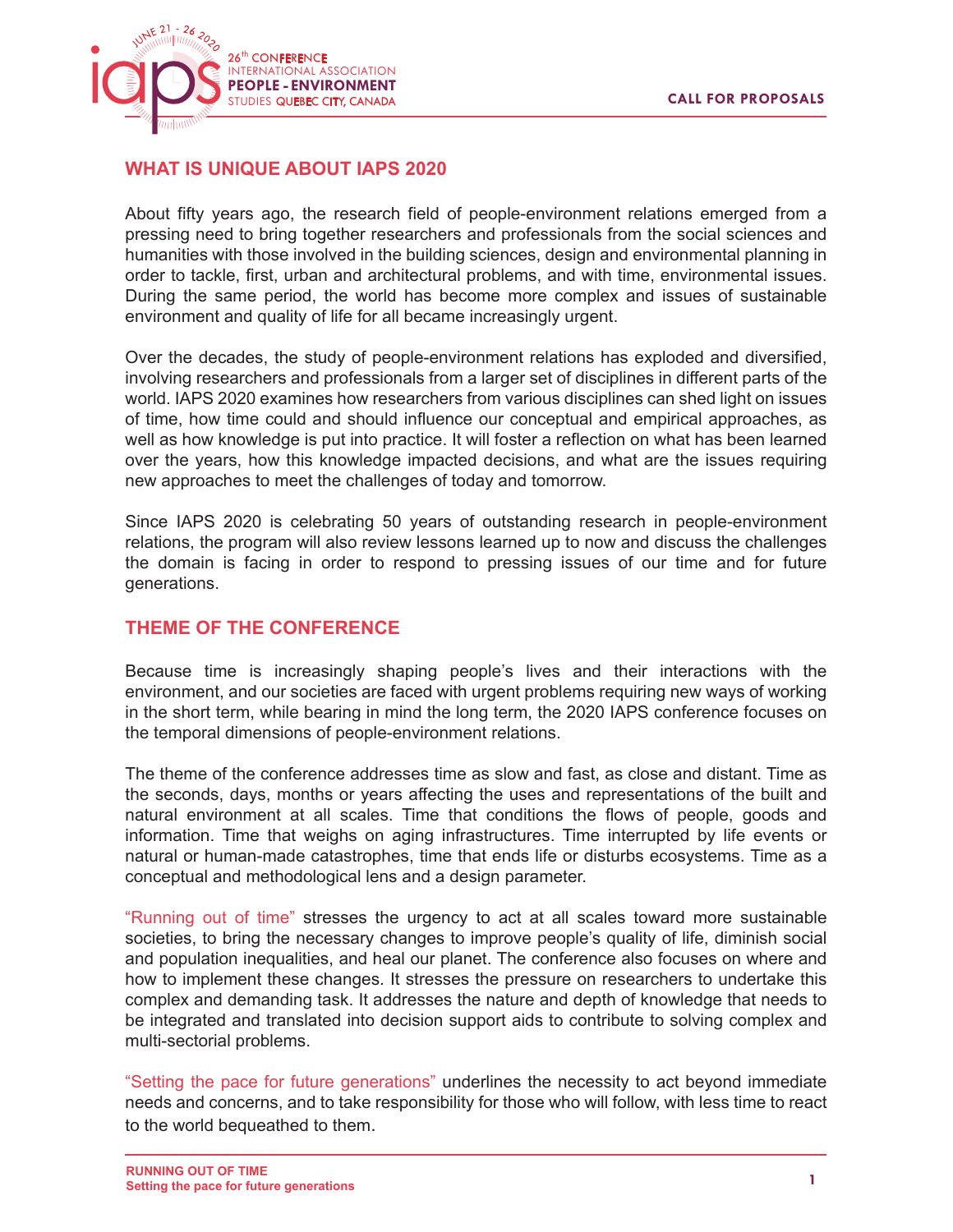

Submissions are welcomed on such issues as :

#### **1. Understanding the influence of time on people-environment relations**

- Stages in lifecycle, life events and work-life balance
- Inertia and transformations of habitus, cultural models, architectural types and urban forms
- Age and obsolescence of public infrastructure and buildings
- Natural disasters or events resulting from human action or climate change
- Experience of time and space as influenced by ICT, migrations and globalization

#### **2. Adapting methodologies to understand the role of time and change in people-environment relations**

- Lifecycle, longitudinal and cohort studies using such tools as time budgets, participant observation, etc.
- Audit tools and post-occupancy evaluations
- ICT and geo-localization technologies
- Living labs and participatory research
- Simulation methods for thinking ahead of complex changes, such as future studies, back-casting scenarios and systemic approaches

#### **3. Acting toward improving people-environment relations and setting the pace for future generations**

- Re-qualification, recomposition and re-use of buildings and spaces
- Chrono-urbanism and space-time design for smarter cities and mobilities
- Loose-fit architecture, adaptable design and ephemeral place-making in response to rapid environmental and cultural change
- Operationalizing research and knowledge transfer to reach out to citizens, professionals and decision makers
- Working with generations and for future generations

#### **4. Assessing the lessons learned from 50 years of people-environment research**

- Reflective reviews and assessments of the nature, depth and gaps in knowledge of people-environment relations
- Current debates and new avenues in theory building and methodological development
- Case studies of innovative approaches to interdisciplinary research, knowledge transfer and action
- Increasing the relevance of people environment relations studies for the pressing issues of our time and future generations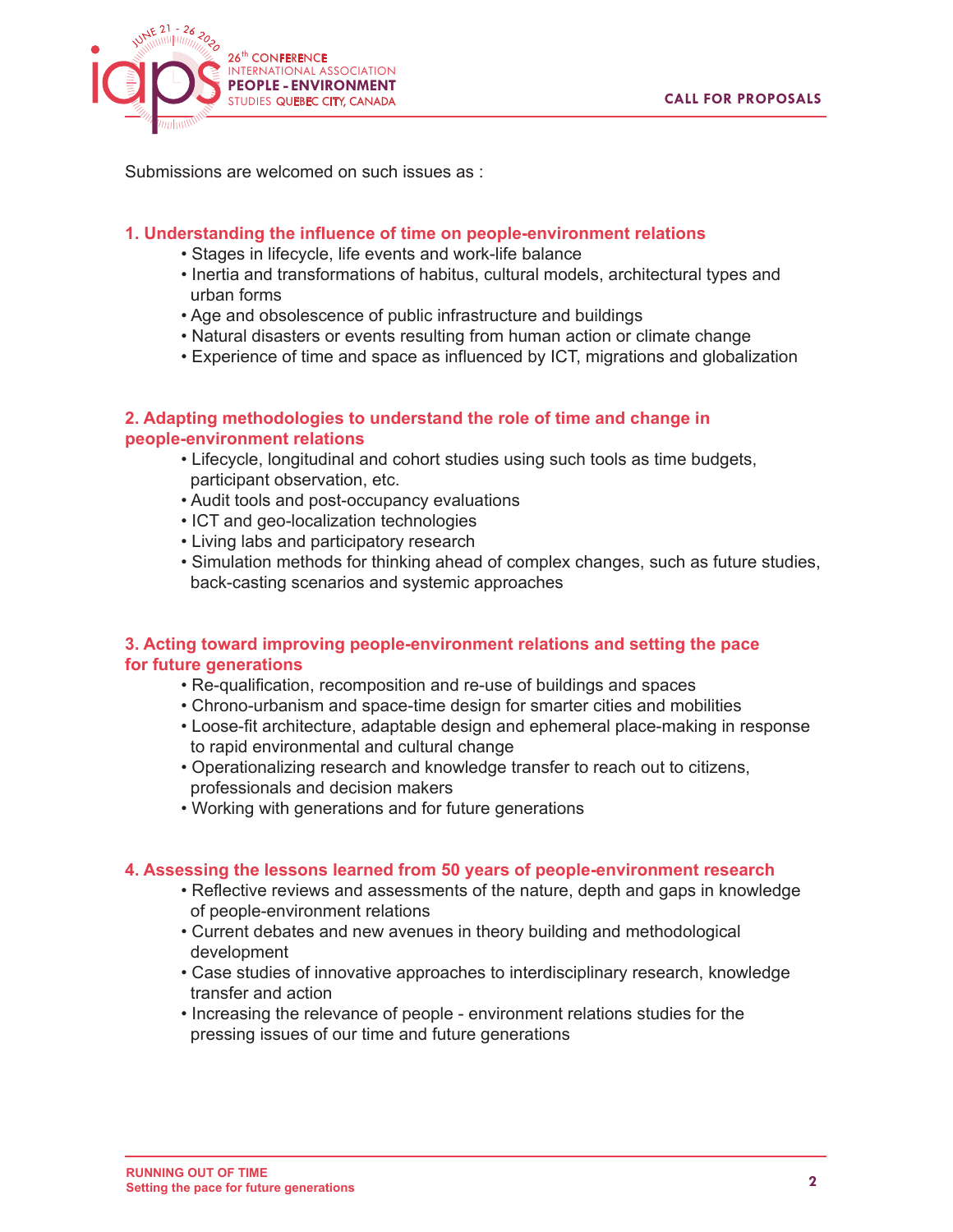

# **KEY DATES**

| 2019          |                                                                                                                                                                                                                                                                          |
|---------------|--------------------------------------------------------------------------------------------------------------------------------------------------------------------------------------------------------------------------------------------------------------------------|
| Sept 03       | Call for symposium proposals now open                                                                                                                                                                                                                                    |
| <b>Oct 01</b> | Symposia proposal submissions deadline                                                                                                                                                                                                                                   |
| <b>Oct 25</b> | Symposia acceptance notifications                                                                                                                                                                                                                                        |
| <b>Oct 30</b> | Call for abstracts proposals open<br>• Research presentations (both normal sessions and accepted<br>symposia)<br>• Flash presentations<br>• Display posters and digital media shorts<br>• Pre-conference intensives<br>• Workshops<br>• Young Researchers Workshop (YRW) |
| <b>Dec 15</b> | Deadline for submissions of all types of abstracts listed above                                                                                                                                                                                                          |

# **2020 Feb 15** Abstract acceptance notification **Feb 15** Registration open **Apr 01 Early Bird registration end Apr 15** Deadline for submission of full paper for the YRW **May 01** Due date for all conference participants to register for the conference in order to be included in the program **June 21-26** IAPS 2020 Conference in Quebec City, Canada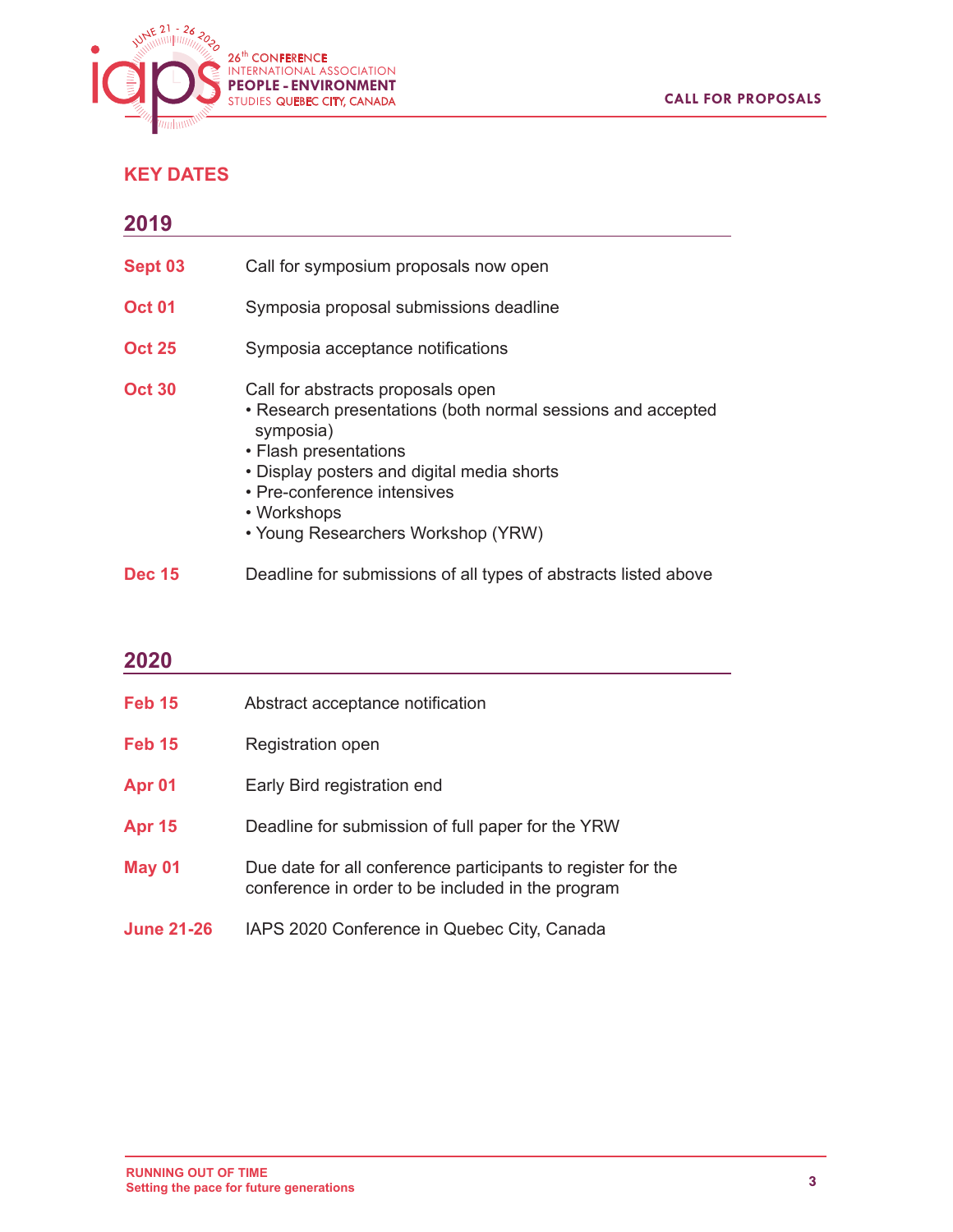

# **GENERAL SUBMISSION GUIDELINES**

**To be considered for review, submissions MUST follow the general guidelines and meet the requirements for each submission type**.

**Submission Portal:** All submissions must be made online through the centralized platform. The link is available on the conference website at iaps2020.com

**Abstract Submission:** Abstracts must be submitted in English. It is the author's responsibility to submit a correct abstract; any errors in spelling, grammar, or scientific facts will be submitted as such for review.

**Maximum Submissions:** You may submit only one abstract as the main author and participate in a maximum of two other proposals across all types, excluding symposium, intensive and workshop conveners. Any proposal over the allowable maximum of three will not be accepted. *Do not submit the same abstract for different types of presentation. Simply check the type of presentation you wish your abstract to be considered for.*

**Author Anonymity:** To ensure that proposals are appropriately blinded for review, the author's name MUST NOT appear in the abstract nor the references cited. In the latter case, simply write "author, year".

**Deadlines:** No late submission will be considered. All changes/updates should be done via the on-line system by 24:00 EST the day the abstract is due. Once abstracts have been accepted, no changes in authorship and text will be allowed before the review process.

**Review process:** All proposals will undergo a blind review process by at least two specialists in the field. Preference will be given to proposals with a clear link to the themes of the conference.

**Publication Permission:** Submission implies author(s) permission for IAPS to publish the abstract in the proceedings either electronically or written. The author(s) must affirm the same content has not been previously published or presented elsewhere.

**Conference Registration:** In order to be included in the program the participants (presenters, chairs, discussants, etc.) must pay full registration fees by May 1, 2020, or April 1st for Early bird fees. If not fully registered, their names will not appear in the IAPS 2020 program. In case of a co-authored paper, at least one co-author must have paid the registration fee by the registration deadline; the names of other co-authors will be listed as well. If other co-authors wish to attend the conference, they must pay the full registration fee.

**All participants must respect conference abstract submission and registration deadlines.**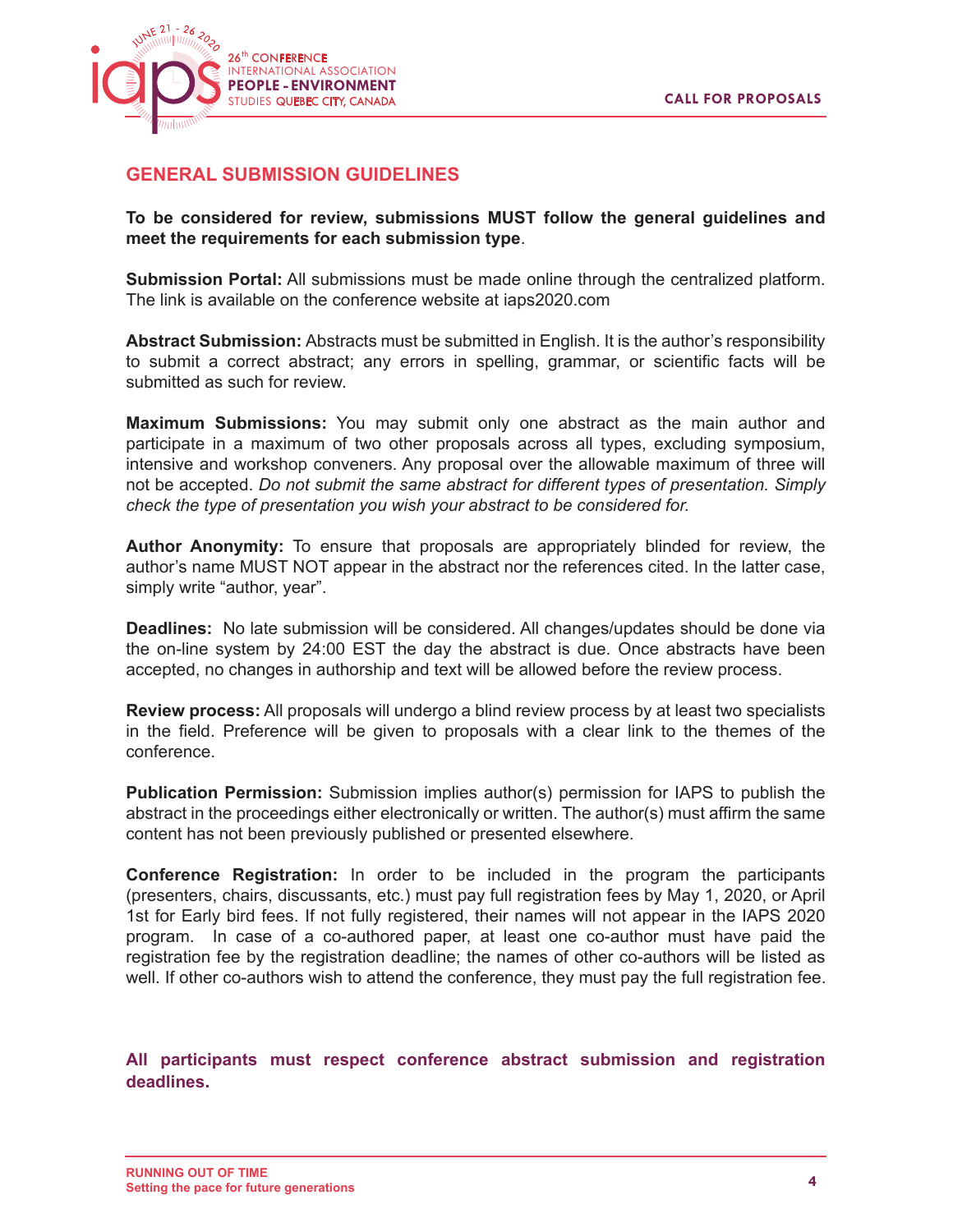

# **SUBMISSION TYPES AND PARTICULAR GUIDELINES**

#### **1. Symposia**

IAPS 2020 symposia will consist of 90-minute sessions on a theme with five 12-minute presentations followed by a 30-minute discussion period, with or without predetermined discussants. They should take the form of a forum on emerging conceptual and methodological issues or a critical discussion of exploratory research and work in progress. It can include a mix of research presentations, field studies and practical experiences.

The convener(s) must provide an abstract of 500 words describing the purpose and goal of the symposium. It should include:

- Explicit title (20 words maximum)
- Issues discussed
- Clearly stated objectives (theoretical and practical background rationale)
- Significance for the advancement of People-Environment relations
- Author(s) name(s) and preliminary title of each individual presentation

All contributors to accepted symposia must submit an abstract respecting the deadline for research presentation that opens on October 30 which will undergo a blind review process. Once the symposium has been accepted, it is the responsibility of the convener(s) to remind each anticipated presenter to proceed with their individual abstract submission, according to the guidelines presented below, with indication of the symposium to which they are attached. *Abstracts part of a symposium should follow guidelines for presentation submissions.*

#### **2. Workshops**

Workshops provide an opportunity for a group of researchers and practitioners to engage in sharing and experimenting approaches to particular problems such as specific methodologies and tools, problem-solving techniques, teaching approaches, publication policies, knowledge transfer, etc. They can use a variety of formats (e.g. round table, charrette, experimentation, etc.) to engage varying numbers of attendees. They are allocated one or two 90-minute sessions.

A workshop is entirely the responsibility of its convener: time schedule, participants and quality of the material and presentations. The review process in this case will only focus on the quality and appropriateness of the proposal for the Conference and its capacity to engage an audience. Individual presentations within intensives will not be peer reviewed and also be under the convener's responsibility. The convener(s) must provide an abstract not exceeding 500 words describing the purpose and goal of the intensive. It must include:

- Explicit title (20 words maximum)
- Learning objectives
- Content outline and material used
- Anticipated participants
- Interest of the workshop for the conference and its participants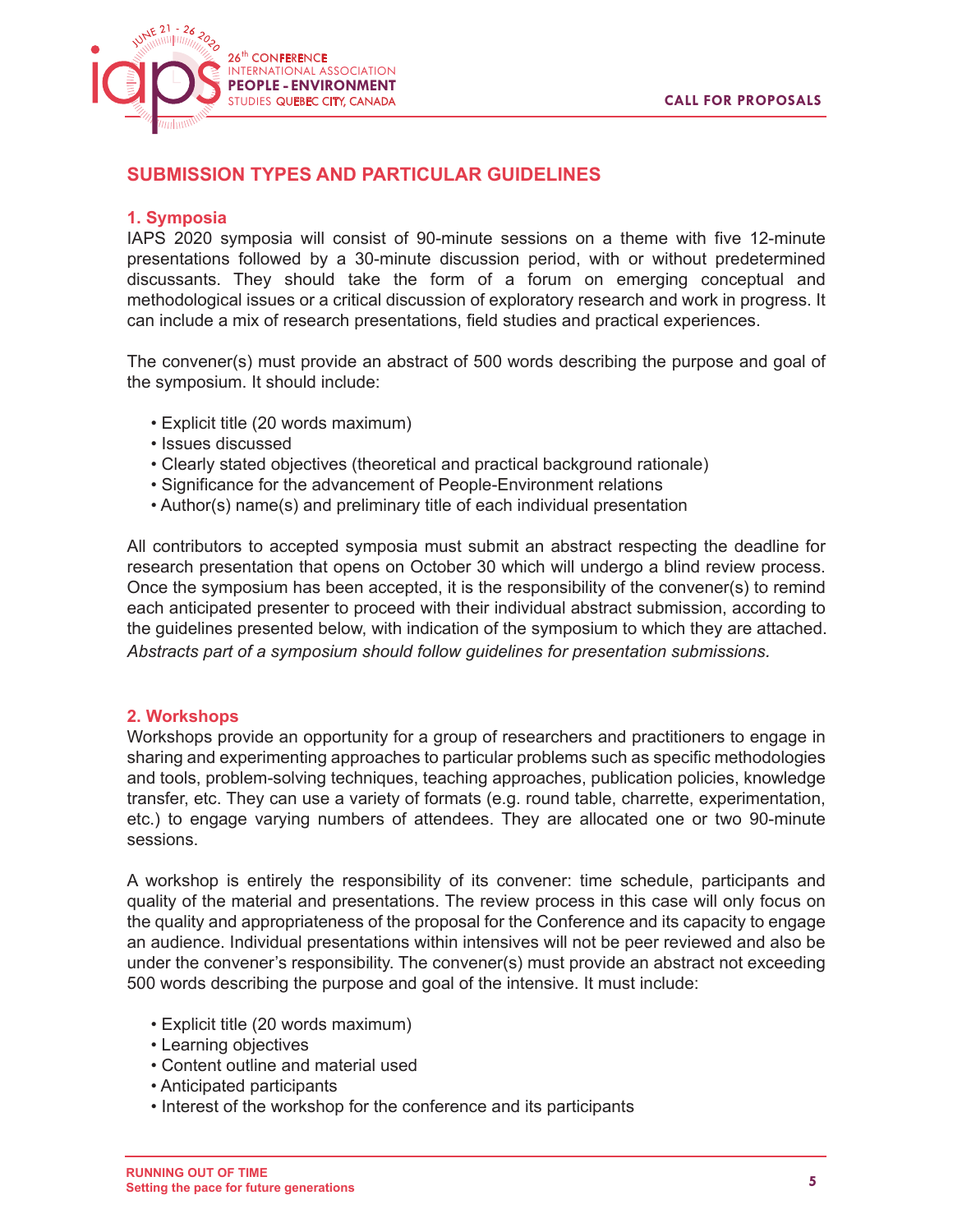

# **3. Presentations for Regular Sessions and Accepted Symposia**

Three types of individuals presentations are welcomed: A. Research presentations; B. Reflective reviews and discussion of important issues in person-environment studies; C. Innovative practical experiments. Accepted presentations will be given 15 minutes, excluding the question and discussion period. Abstracts should be limited to 300 words and include:

A.Research presentations:

- Explicit title (20 words maximum)
- Research problem and theoretical backgrounds
- Research objectives
- Research methods
- Main results preview and importance
- Implication for policy and research development

B.Reflective reviews and discussion of important issues in person-environment studies. They should focus on significant issues, whether well or under documented, and contribute to the advancement of relevant orientations for future research and practice:

- Explicit title (20 words maximum)
- State of the literature and practice
- Main reflective theoretical, methodological and practical arguments
- Originality and importance
- Implication for policy and research development

C.Innovative practical experiments. They are applied studies using concepts, methods and knowledge from person-environment research aiming at knowledge transfer, problem-solving and policy development:

- Explicit title (20 words maximum)
- Background and objectives
- Context
- Process and methods
- Main results and lessons learned
- Implication for future research and action

#### **4. Flash Presentations**

A flash presentation wraps up research results and implications in seven minutes. Ninety-minute sessions will include up to ten presentations. They will be structured so as to appreciate the relative merits of different approaches to research problems and ensuing policy implications. The flash presentation format is ideal for exploratory and ongoing research, short or experimental case studies, or for focussing on research results and their policy implications. Abstracts should be limited to 300 words and include:

- Explicit title (20 words maximum)
- Research problem and objectives
- Main results preview and importance

People accepted for flash sessions will be offered the opportunity to also present a poster.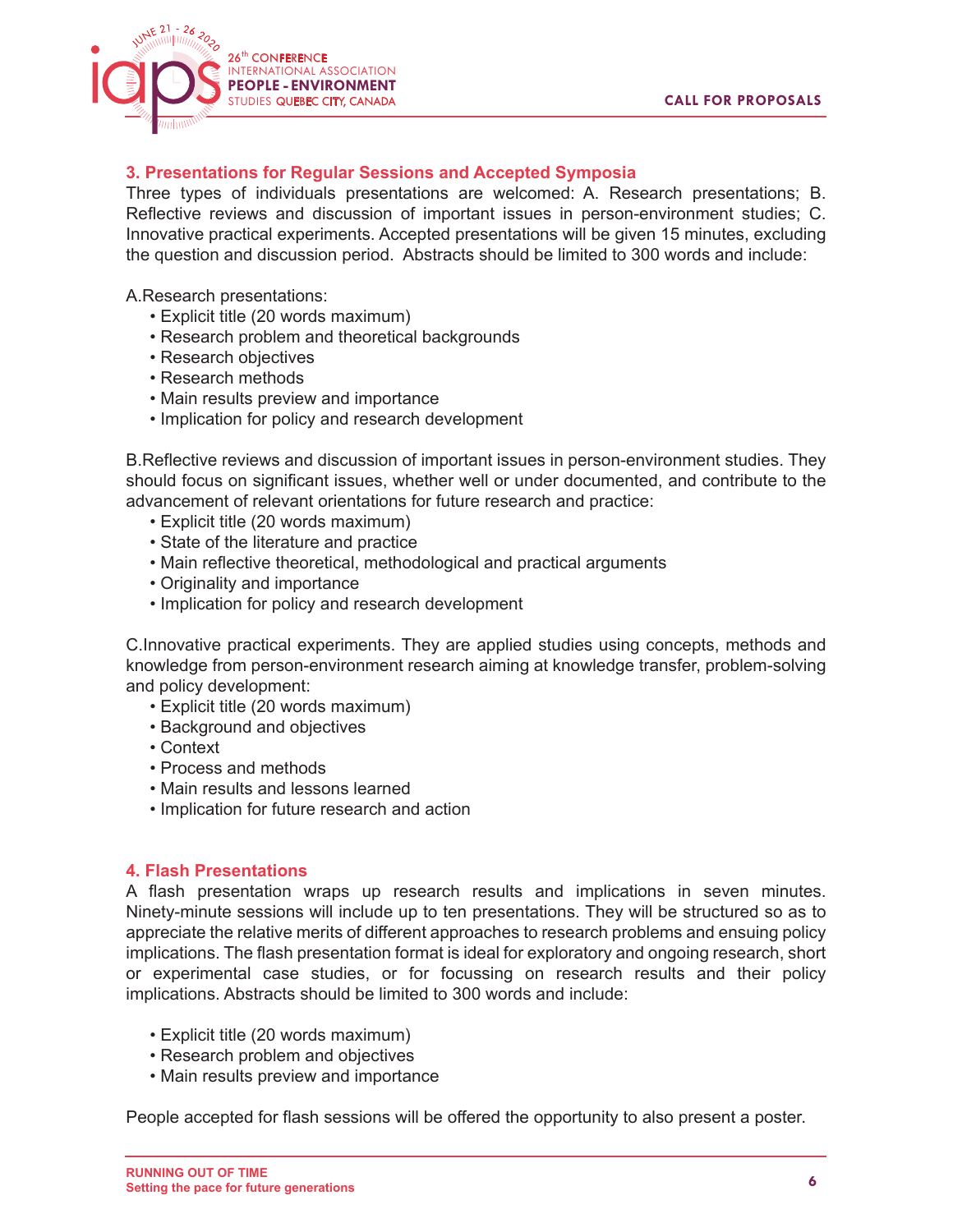

### **5. Display posters and digital media shorts**

These sessions will be planned in convenient space and time for stimulating interactions. Well-planned posters are an excellent means of presenting research and practical experiments, as well as their implications for innovative practices and policies.

Abstracts should be limited to 300 words and include:

- Explicit title (20 words maximum)
- Clearly stated topic
- Research or practical experiment objectives
- Methods and process
- Main results preview and importance

Specific guidelines will be available upon acceptation.

#### **6. Intensives**

The Intensive Sessions will be held on June 22, prior to the IAPS 2020 conference. Aimed at IAPS networks and other interest groups, intensives refer to a discussion or debate on a particular subject or theme which is chaired by a person who invites a limited number of participants to make short presentations on the theme. Following the review of the abstracts, papers are sent out in advance to all participants in the same group, coordinated by the convener(s). Participants are expected to have read all the papers prior to coming to the Conference. A discussant may be appointed to prepare comments and start the discussion on one or more papers. In these sessions more than half the time must be for open dialog with the audience. Therefore, the formal presentations must be limited in time. This kind of session is very appropriate for the presentation of 'research in progress' or 'theoretical and methodological developments.' They are allocated one or two 90-minute sessions.

An intensive is entirely the responsibility of its convener: time schedule, participants and quality of the material and presentations. The review process in this case will focus on the quality and appropriateness of the proposal for the Conference and its capacity to engage an audience.

The convener(s) must provide an abstract not exceeding 500 words describing the purpose and goal of the intensive. It must include:

- Explicit title (20 words maximum)
- Objectives
- Number of anticipated participants and how they will be reached
- Anticipated program and duration
- Relevance of the intensive for the conference